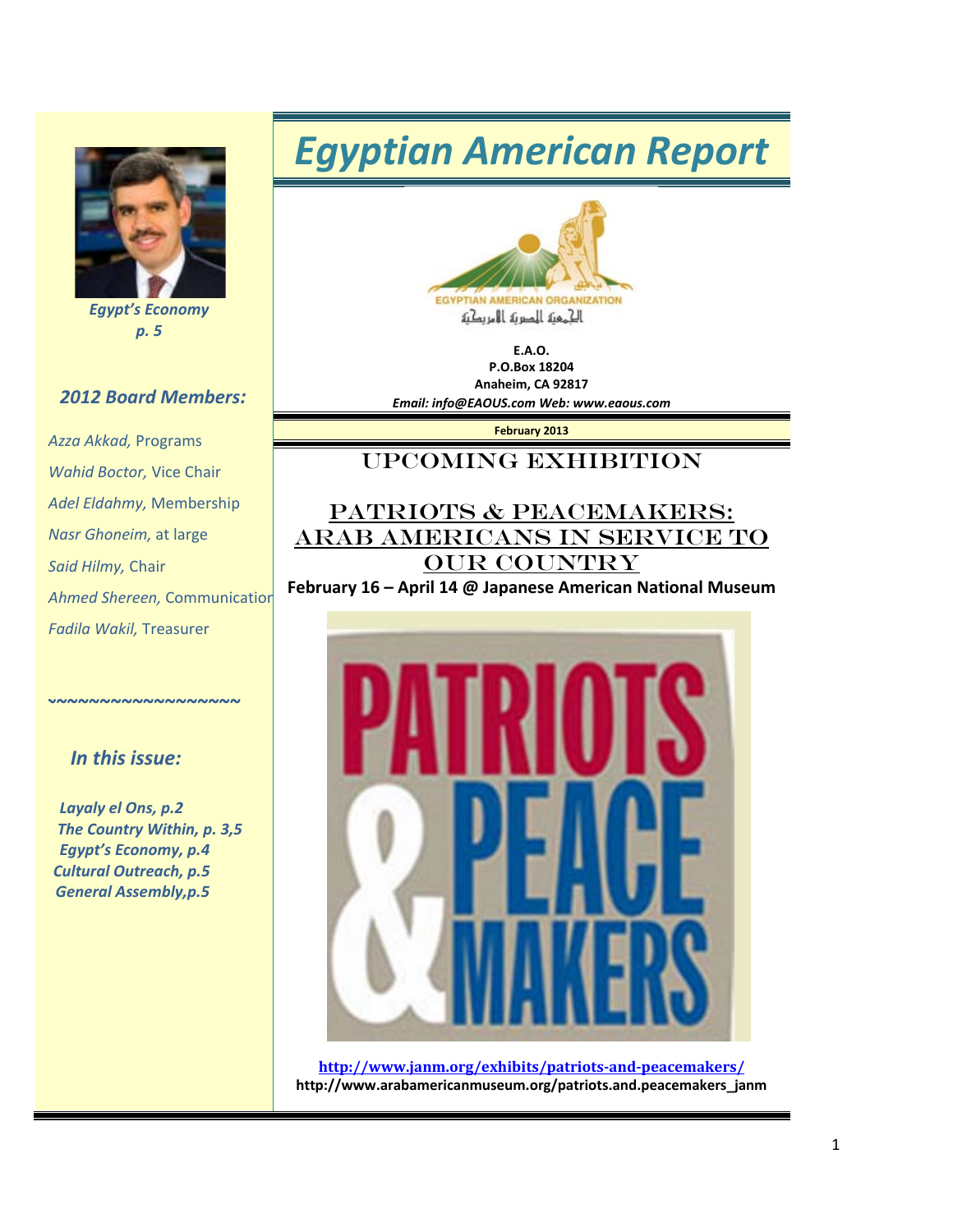

Layaly el Ons. . .

*"In Arab culture, the merger between music and emotional transformation is epitomized by the concept of tarab, which may not have an exact equivalent in* 

Dr. A. J. Racy. **Making Music in the Arab World: The Culture and Artistry of Tarab.**



**O**n Saturday, November 10, 2012, the

EAO organized an evening of "tarab" and "ons" at the "Clubhouse" in Newport Beach. The reception was meant to present the opportunity to EAO members to meet and mingle with the cast of *The Country Within* and to honor and recognize their contributions to our community.

Mr. Wahid Boctor, then chair of the EAO, presented certificates of recognition to the members of the cast who were present, as well as to several community volunteers who supported the project from a managerial perspective.

The dinner surpassed the usual fair, as the dishes were provided by individual members--each of the ladies bringing their own specialty. The most delightful aspect of the event, however, was the live music generously contributed by Sami Asmar and two members of his ensemble. To the notes of Mohamed Abdel Wahab's music, the audience responded nostalgically by participating in a chorus of song (and dance), and a general sense of camaraderie and wellbeing infused the atmosphere.

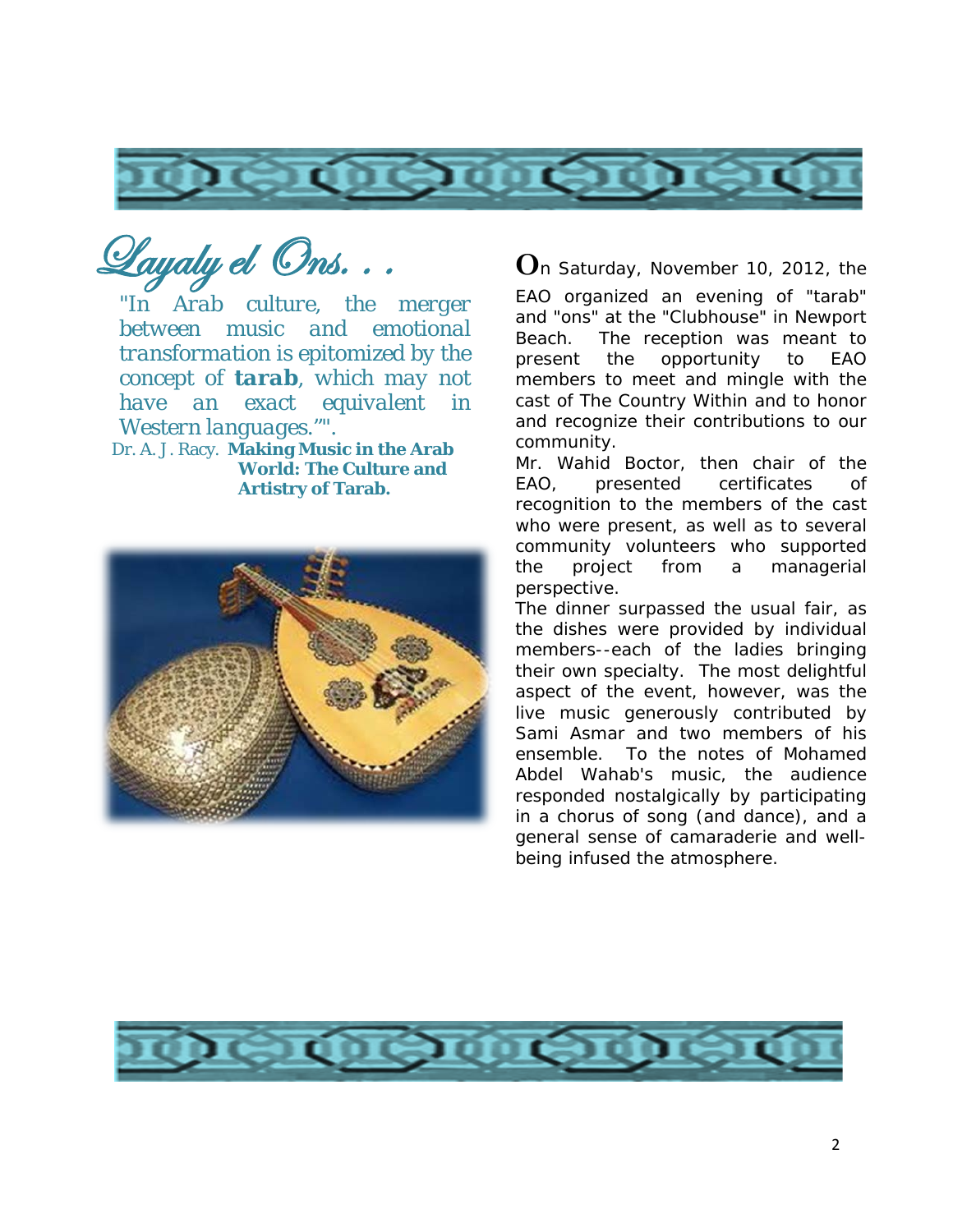### *The Country Within*

"What have we done to our children! My God, when I think of it!" cries Ibrahim Morsy, an Egyptian immigrant who, having left his aging parents in a remote village near Tanta more than a quarter century earlier, finds himself struggling with internal conflicts about the marriage of his beloved daughter to the son of a fellow Egyptian American immigrant. His American wife points out to him that he has no cause to object, his daughter having "luckily" fallen in love with someone who fulfils all the "rules" and "requirements" he had set down for her. Why does Ibrahim struggle? Are his conflicts limited to immigrants or are they universal to parenting?



*The Country Within,* a play about the trials and tribulations of Egyptian immigrants in the United States, but also about "the human heart's capacity to bridge time and cross boundaries" was brought to The Barclay Theatre in Irvine on September 29 in a production sponsored by the Egyptian American Organization. The cast and the crew consisted of both professionals and volunteers who took ownership and worked together as a committed team. Ayman Samman, who played the role of Ibrahim Morsy, summarized many of the actors' feelings in his statement: "the story of Ibrahim is my story." Samman's rendition brought Ibrahim Morsy to life, as Amro Salama's portrayal of Omar Amin, the embittered aristocrat, underscored the isolating cynicism of this last in his (Salama's) powerfully controlled eloquence. And Sam Blan, with ease and calm distance suited to his character, represented Samir Mansour, the third male immigrant, a hard-working man of practical wisdom. Against Ibrahim, Omar, and Samir, the female protagonists, Nadia Amin and Aida Mansour were rendered with grace and humor by Nicole Haddad and and Nidah Barber. It would not be accurate to leave out of this brief description the contributions of those who represented the American-born second generation and the secondary characters: Silvi Sebastian, Zahra

Heydari, and many others (all of Middle Eastern background) brought degrees of their own experience to the comic and the dramatic levels of the play.

*Cont. page 5*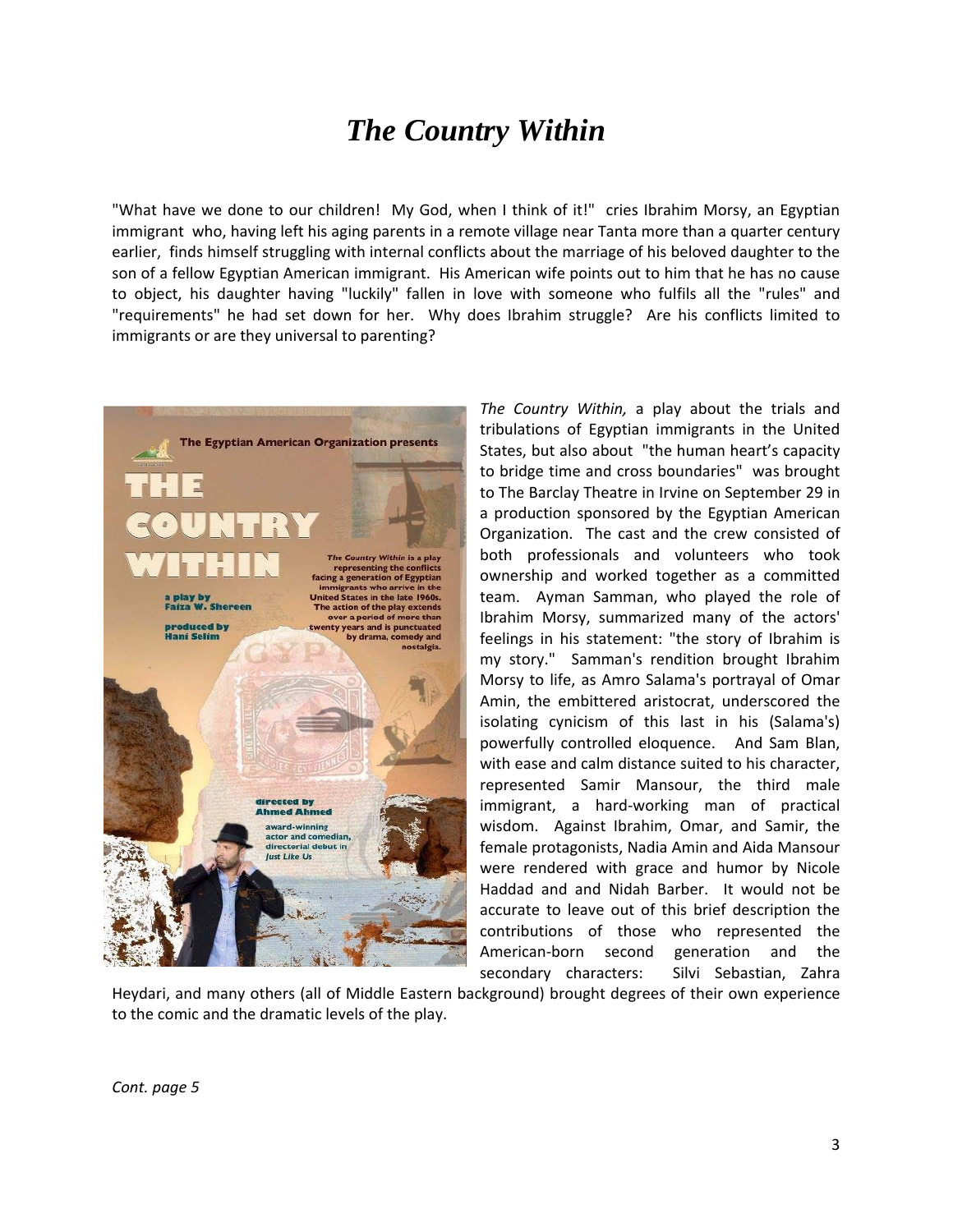## *El-Erian On Egypt and the Economy*



A critical and analytical article, "Egypt's Economic Siren" by Mohamed El-Erian, appeared on February 7 in Project Syndicate: A World of Ideas . Dr. El-Erian's argument sounds an alarm concerning this post-revolutionary period, urging for a more collaborative approach to solving Egypt's problems. He enumerates seven serious consequences that could negatively affect the country, should no heed be given to the call for collaborative action. These include a crippling inflation and a

budgetary crisis possibly leading to stifling controls and black markets; a resurgence of revolutionary elements demanding accountability from the present government and extending the transition to peaceful progress; a general malaise resulting from the lack of sound security and the rise in criminal activity; the inevitable need and increasing difficulty of securing loans from the International Monetary Fund and other sources; and, finally, the sad reality that Egypt's economic potential far exceeds current performances. Indeed, this writer is aware that this has historically been the case; however, the gap between the potential and the performance has never been greater. It is enough to think of the destruction of the tourism industry that results from the current divisive and insecure conditions.

El-Erian notes that Egypt's current status is not unique. In its pivotal position, transitioning from a repressive past to " a better and more just future," Egypt is not "the first country to combine an uncertain political transition with worrisome economic and financial conditions." He therefore advises that Egypt's leadership use the lessons learned from history, citing four important nations with comparable issues: "South Africa, Brazil, Indonesia, and Turkey – whose combined experience is relevant and would resonate among many segments of the Egyptian population when it comes to orderly economic and political transitions."

Dr. El-Erian's positive and forward-looking approach is clearly affirmed in the conclusion of the article that reminds us that the " empowerment of ordinary Egyptians has fundamentally changed things." Egypt will no longer accept repression and the denial of legitimate aspirations. But, "with enlightened leadership and constructive cooperation, Egypt can overcome its current troubles."

Read the article at:

[http://www.project-syndicate.org/commentary/completing-the-egyptian-revolution](http://www.project-syndicate.org/commentary/completing-the-egyptian-revolution-by-mohamed-a--el-erian#m1iZHKILYxUCp6Hz.99)[by-mohamed-a--el-erian#m1iZHKILYxUCp6Hz.99](http://www.project-syndicate.org/commentary/completing-the-egyptian-revolution-by-mohamed-a--el-erian#m1iZHKILYxUCp6Hz.99)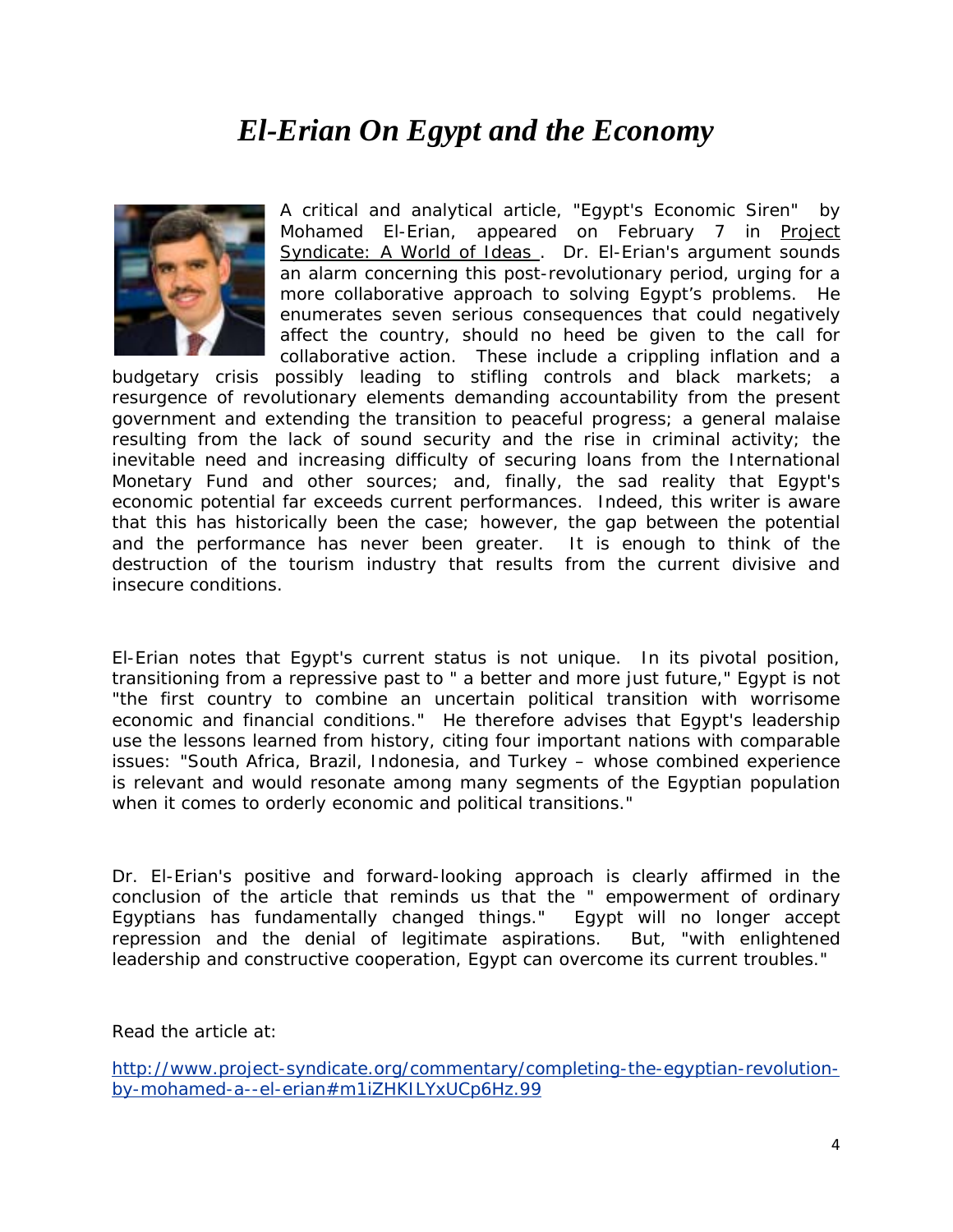### *The Country Within, Cont.*

Members of the community who volunteered in major as well as minor roles amazed the audiences with their talents. Amany El Ghamrawy, Virginia Ghoniem, Samar Aziz, and the delightful engagement of Egyptian American youth (Yusef Abdellatif, Remy Selim, Omar Elfiky, Aly Elfiky, and Amel Sakr) reminded us of the value of projects that draw the community together. In retrospect, everyone remembers different scenes or lines of the play--but we all remember the comic relief provided by Sherif El Wakil's lively rendition of Hisham Mansour and the "zaffah" performed to the live music provided by Sami Asmar.



Asked about the performance, Faiza Shereen, author of *The Country Within*, remarked that only the text belonged to her, that credit for the success of The Barclay performances goes to director, C. Julian White, his crew, and the cast. The EAO appreciates all the hard work these people put in, steered and guided by producer, Hani Selim. Two performances--at 1:00 pm and 7:00 pm brought nearly 700 people to the theater. The event marked a milestone in EAO community programs in its magnitude and reach. Thanking the board, Dr. Yahya El Sanadidi, founding member of the

Egyptian American Organization remarks: "You have achieved a new milestone for the EAO! A milestone in terms of presence and impact in the communities that relate to Egypt and Egyptian Americans, a milestone in scale including total monetary cost, human effort, and not the least the involvement of new people who have not been with us in recent EAO events and activities." The audience included many Egyptian Americans, the greater Arab American community, and other ethnic groups. We were honored by the presence of Mayor Sukhee Kang, his excellency, Mr. El Husseiny Abdel Wahab, Egyptian Consul General in L.A., and other notables whose interest in our community was enhanced by a sense of identification with themes and issues treated in the play.